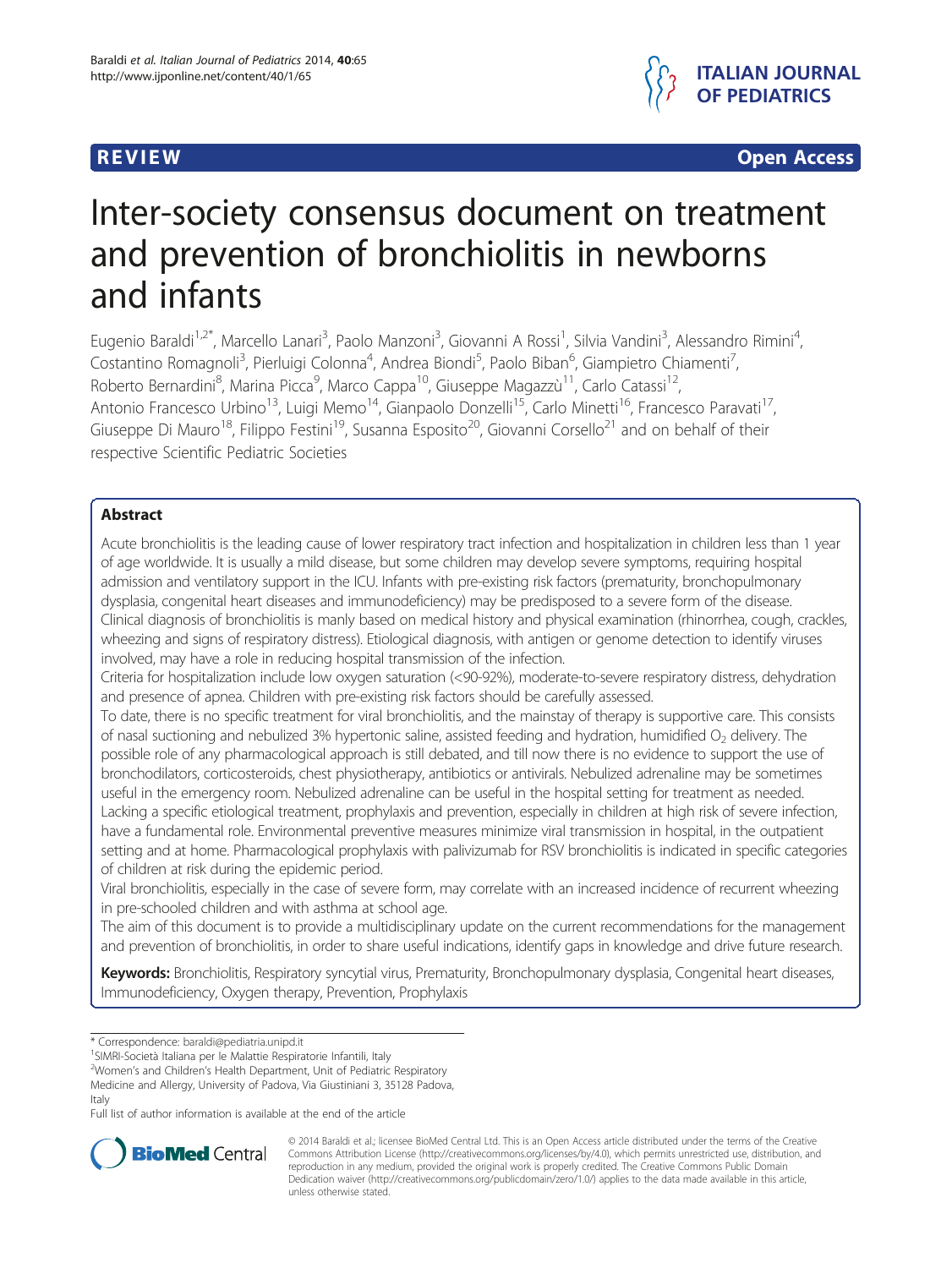#### Aim of the document and general aspects

This intersociety consensus document intends to provide a multidisciplinary update for the National Health System (NHS), hospital and emergency department pediatricians, pediatricians within the national health system, physicians attending postgraduate schools, nurses and in general healthcare providers in the pediatric area, concerning the most up-to-date scientific evidence on treatment and prevention of bronchiolitis, with special focus on high risk children populations. The drafting of an intersociety document has for the first time been adopted as a strategy concerning the topic of bronchiolitis, and this document results from the cooperation of 20 Italian scientific pediatric societies. Intersociety documents are currently considered to be the most effective tool to reach all pediatric healthcare providers, to convey shared indications useful in clinical practice, to identify any gaps in current knowledge and to drive future research.

The workgroup performing the necessary literature research in drafting this recommendation document used the PubMed database (until October 2013). The workgroup commits to updating the document every 3 years.

Viral bronchiolitis is the most frequent lower respiratory tract infection in infants [\[1](#page-10-0)] and Respiratory Syncytial Virus (RSV) [[2,3](#page-10-0)] is the most common infecting agent; however, other respiratory viruses such as Rhinovirus (RV), Parainfluenza and Metapneumovirus (MPV) have been recently demonstrated to cause this disease, occasionally in the form of co-infection [[4,5\]](#page-10-0). Bronchiolitis is the leading cause of hospitalization in infants (with a peak of hospitalization at the age of 2 months), and a number of these children will require admission to intensive care units and mechanical ventilation. Bronchiolitis is associated with high mortality rates not only in developing countries, as this disease represents the main cause of death due to viral infection during the first year of life also in industrialized countries, with an incidence which is nine times higher than that of influenza virus infections [\[6\]](#page-10-0). Severe forms of the disease requiring hospitalization may be more frequent in children younger than 3 months of age or children with pre-existing risk factors such as prematurity, bronchopulmonary dysplasia, congenital heart diseases and immunodeficiency [\[2,7,8\]](#page-10-0). As regards long-term outcomes, about 30–40% of children with prior bronchiolitis-related hospitalizations will experience recurrent bronchospasm episodes all throughout adolescence and afterwards [\[9,10](#page-10-0)].

There is no evidence of efficacy for numerous therapies commonly used when treating bronchiolitis (bronchodilators, steroids, antibiotics) [\[11\]](#page-10-0), and supportive treatment (oxygen and hydration) still remains the recommended approach, as confirmed by leading international guidelines, such as the guidelines issued by the American Academy of Pediatrics [[2\]](#page-10-0) (AAP). New evidence has however been collected in recent years concerning new therapeutic options

[[3,12\]](#page-10-0). Nonetheless, the small number of treatments effective for bronchiolitis emphasizes the importance of prevention in decreasing the impact of this disease.

#### Diagnosis of bronchiolitis

Bronchiolitis is a viral disease the diagnostic workup of which is divided into two main phases: clinical diagnosis of bronchiolitis and etiological diagnosis.

Clinical diagnosis of disease and its severity is rooted in the clinician's interpretation of the constellation of characteristic findings, and is independent from any specific clinical features and diagnostic tests. Children with acute bronchiolitis in fact may present with a wide range of clinical symptoms, from mild respiratory distress to incipient respiratory failure [\[13\]](#page-10-0). Therefore, a careful physical examination (rhinorrhea, cough, crackles, wheezing, dyspnea, polypnea, feeding difficulties, apnea, lethargy) combined with the collection of clinical history (to assess the course of the disease and to capture any high risk conditions) are warranted as the cornerstone of the diagnosis of bronchiolitis, which in this document makes reference to children aged up to 12 months. Diagnostic criteria for the disease include, but are not limited to, the following [[13,14\]](#page-10-0):

- Onset with rhinorrhea and/or upper respiratory tract infections
- First episode of respiratory distress associated with: crackles and/or wheezing, use of accessory muscles or lower chest wall retractions, low  $O<sub>2</sub>$  saturation levels, high respiratory rate relative to age, skin color changes, nasal flaring, fever
- Exposure to persons presenting with upper respiratory tract viral infections
- Presentation during epidemic season

Elements such as gestational age or birth age and progression of clinical signs must be carefully assessed.

Despite not being recommended in clinical practice [[2,3](#page-10-0)], an etiological diagnosis may be useful especially in the hospital setting to avoid use of antibiotics (once viral origin has been demonstrated) and to decrease risk of hospital infections by means of "cohorting" (practice by means of which all children suffering from viral bronchiolitis are grouped together in order to avoid contact with susceptible patients).

Tests to identify presence of the virus may moreover have an epidemiological significance. The virus may be isolated by the following methods, which aim at identifying either the virus (through genome detection) or its antigens:

1. Antigen detection (immunofluorescence, enzyme immunoassay). These are the so-called "Rapid antigen-detection tests" with an 80–90% sensitivity,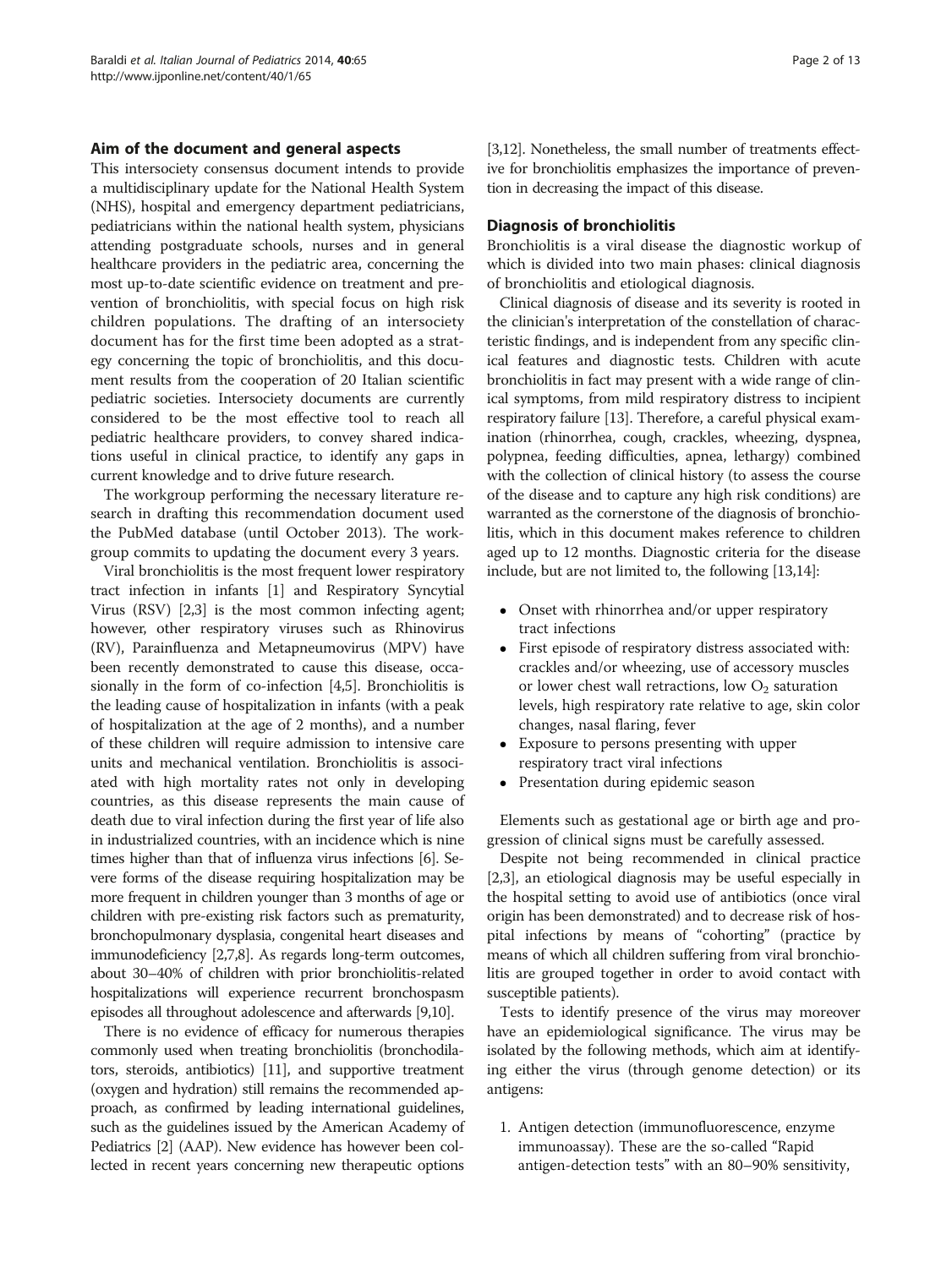<span id="page-2-0"></span>which might yield false negatives in infants younger than 3 months of age. As the quantity of antigen required by these tests is rather significant, their sensitivity is in direct proportion to the quality of the sample collected. The sample may be collected by nasal lavage or swab (using flocked swabs). Results are ready after a short interval (30–60 minutes).

2. Genome detection (In situ hybridization, traditional or real-time polymerase chain reaction (PCR)). PCR is the gold standard diagnostic test in consideration of its 93-100% sensitivity and its 64-100% specificity.

Although both techniques are extremely valid, antigen assays are usually used in routine practice since PCR assays are more expensive and not always available.

Collecting samples: the sample to be analyzed must be collected within 6–7 days after the onset of the infection; if this is not the case, positivity will decrease together with the viral load [\[15](#page-10-0)].

Nasal swabs (using flocked swabs) and nasal lavage (using at least 3 mL of saline solution) followed by nasopharyngeal aspirate provide the best specimens in terms of most effective detection of etiological agents [[16](#page-10-0),[17](#page-10-0)].

Neither laboratory tests or radiological exams are usually indicated for the routine workup of infants with bronchiolitis [\[2,3](#page-10-0)].

# Pediatric primary health care assistance

It is important to point out that the milder forms of bronchiolitis may be adequately managed in the outpatient setting by primary care pediatricians, thus limiting hospital admissions. In the outpatient setting the child's general clinical conditions must be assessed, together with his/her ability to feed, heart rate, respiratory rate, oxygen saturation (measured by pulse oximetry with specific sensors for infants), the presence of any risk factors and family compliance. If hospitalization is not indicated, the parents must be instructed when to ask for primary care pediatricians or the Emergency Room reassess the child; moreover, parents' compliance with indications, as well as their evaluation ability and the absence of any difficulties that might hinder their return for a possible reassessment must be ascertained. Support and pharmacological therapies for outpatients management are illustrated in the chapter "Treatment of Bronchiolitis".

# Indications to hospitalization

The admission status must be assessed on a case-bycase basis, as there have been no findings from physical examination consistently associated with outcomes of bronchiolitis [\[13](#page-10-0)].

Hospitalization is warranted based on the following conditions:

- $O<sub>2</sub>$  saturation persistently lower than 90-92%, entity of respiratory distress, presence of apnea. In patients with congenital heart disease or BPD the need for oxygen therapy must be determined relative to habitual transcutaneous saturation measured at the child's baseline status of well-being and not relative to the levels in healthy children (e.g.  $O_2$ Sat might be 88% in a Fallot patient).
- Dehydration
- Moderate–severe bronchiolitis (Table 1 and Table [2\)](#page-3-0) [\[18](#page-10-0)]

Other important factors to take into consideration are:

- Prematurity, gestational age  $<$  37 weeks or birth age < 6–12 weeks [\[2\]](#page-10-0)
- Responsivity and alertness<br>• Decreased hydration and t
- Decreased hydration and feeding (<50% of usual fluid intake in preceding 24 h [[19](#page-10-0)])
- Social factors: distance from the hospital, access to means of transportation or communication, parents' collaboration and reliability in terms of managing the child at home or of understanding the clinical signs associated with the worsening of the disease
- Environmental factors: exposure to cigarette smoke, humid or cold dwelling, crowded dwelling
- Presence of pre-existing risk factors, which include: BPD, cyanogenic congenital heart disease and/or congenital heart disease associated with pulmonary hypertension, prematurity [[2\]](#page-10-0); other diseases which might complicate the presentation of acute respiratory infections include immunodeficiency, airway malformation, severe neurological deficit [[2,7](#page-10-0)], cystic fibrosis. In presence of any of these factors is necessary to consider hospitalizing the patient and/or possible arranging for the patient to be closer to a hospital with a pediatric intensive care unit.

After having be assessed in the Emergency Room, if hospitalization is not indicated, parents must be instructed

|  | Table 1 Normal respiratory rate and heart rate values |
|--|-------------------------------------------------------|
|--|-------------------------------------------------------|

| <b>Respiratory rate</b>    | Heart rate                  |  |
|----------------------------|-----------------------------|--|
| (normal values)            | (normal values)             |  |
| $<$ 2 months: $<$ 60/min   | $0-12$ months: $< 160$ /min |  |
| $2-12$ months: $< 50$ /min | 1-2 years: $<$ 120/min      |  |
| $>1-5$ years: < 40/min     | 2-8 years: $<$ 110/min      |  |
| $6-9$ years: $<$ 30/min    |                             |  |
| 10-14 years: $<$ 20/min    |                             |  |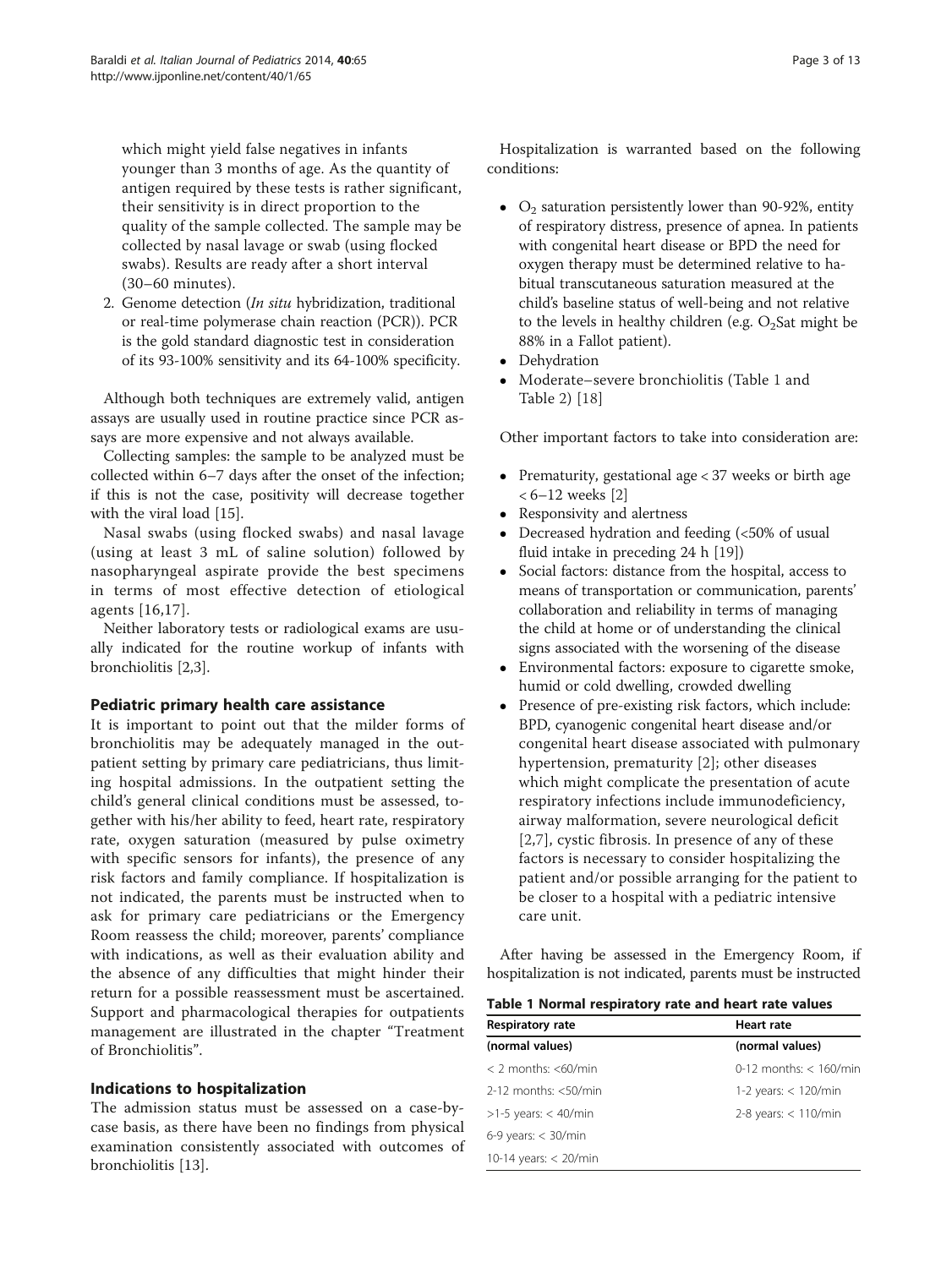<span id="page-3-0"></span>Table 2 Assessment of bronchiolitis severity [[18\]](#page-10-0)

|                           | Mild                                                          | <b>Moderate</b>                | <b>Severe</b>                                                      |
|---------------------------|---------------------------------------------------------------|--------------------------------|--------------------------------------------------------------------|
| Respiratory rate          | Normal to slightly increased                                  | Increased                      | Markedly increased compared to<br>normal values (refer to Table 1) |
| <b>Respiratory effort</b> | Mild chest wall retraction                                    | Tracheal tug                   | Marked chest wall retraction                                       |
|                           |                                                               | Nasal Flare                    | Nasal flare                                                        |
|                           |                                                               | Moderate chest wall retraction | Grunting                                                           |
| Oxygen saturations        | No supplemental oxygen requirement,<br>$O2$ saturations > 95% | Saturations 90-95%             | Saturations < 90%, may not be corrected by $O_2$                   |
| Feeding                   | Normal to slightly decreased                                  | 50-75% of normal feeds         | < 50% of feeds, unable to feed                                     |
| Apnoea                    | Nil                                                           | May have brief episodes        | May have increasing episodes                                       |

to have the child reassessed by the primary care pediatrician or by pediatricians of the local Emergency Room. Compliance of parents must be ascertained as well as the absence of any difficulty which might prevent them from returning to the hospital.

Whenever present, admission to the Short-Stay Observation Ward (Osservazione Breve Intensiva -OBI) is warranted in order to follow clinical progression for patients for whom hospitalization is not immediately indicated.

#### Indication to transfer to intensive care unit

Children with severe bronchiolitis must be transferred to the Pediatric Intensive Care Unit, based on the following conditions:

- Respiratory failure which requires mechanical ventilation support (Continuous positive airway pressure (CPAP) support should be managed as sub intensive assistance).
- Apnea with desaturation
- Severe impairment of general conditions

# Treatment of bronchiolitis (outpatients setting/ emergency room/hospital)

The basic management of bronchiolitis is based on treatments that assure the patient is clinically stable, well oxygenated and well hydrated [\[13\]](#page-10-0), with repeated clinical assessment. Lacking a specific etiological treatment, therapy for bronchiolitis includes supportive and pharmacological therapies to control respiratory and systemic symptoms [\[2,11,19\]](#page-10-0) (Table [3\)](#page-4-0).

# Supportive therapy

# Oxygen therapy

In accordance with the AAP guidelines [[2\]](#page-10-0), supplemental oxygen should be administered if  $O_2$  saturation levels are persistently below 90% at ambient air (SIGN [[19](#page-10-0)] guidelines instead suggest starting  $O_2$  therapy in presence of saturation levels lower than 92%). It is important that  $O_2$  saturation be measured correctly by pulse oximetry (using pediatric probes, with nasal aspiration prior

to measurement, avoiding measurement when child is moving limbs; reading is to be performed when plethysmograph wave intensity is broad and stable, while measurement is not reliable in case of peripheral vasoconstriction or of hypothermia of the limbs). Humidified  $O<sub>2</sub>$  may be administered by means of nasal prongs or mask.  $O_2$  saturation must be monitored throughout the entire duration of  $O<sub>2</sub>$  supplementation and discontinued when  $O_2$  saturation is about 93%, in presence of a stable improvement of symptomatology, and if the child has resumed intake of fluids and feeds. In subjects with risk factors for severe respiratory failure (congenital heart diseases, bronchopulmonary dysplasia, prematurity) monitoring should continue even after weaning off oxygen therapy until the patient is completely stabilized, in order to capture onset of further episodes of hypoxia which might occur in these children [\[2\]](#page-10-0).

High flow oxygen therapy with humidified and heated oxygen (High Flow Nasal Cannula, HFNC) is a new noninvasive ventilation support modality that generates positive pressure in the pharynx and decreases workload of respiratory muscles [\[20,21](#page-10-0)]. Preliminary studies suggest that the use of high flow heated and humidified oxygen up to 2 L/kg/min (maximum of 10 L/min), may rapidly improve oxygen saturation in infants suffering from bronchiolitis [\[22\]](#page-10-0). An advantage of this respiratory support technique moreover lies in the fact that it may be used also in pediatrics wards, and not only in Pediatric Intensive Care Units [[23](#page-10-0)]. Studies are currently ongoing to assess efficacy of HFNC ventilation support relative to major outcomes, such as length of hospital stay and need for transfer to Intensive Care Unit.

Oxygen therapy may be discontinued and discharge may be taken into consideration for children presenting with  $O_2$  saturation levels  $\geq$  93-94% [[19](#page-10-0)], who have resumed feeding and who experience minimal respiratory distress [\[2](#page-10-0)].

#### Nebulized hypertonic saline solution

The use of nebulized hypertonic 3% saline solution during bronchiolitis has been well documented in recent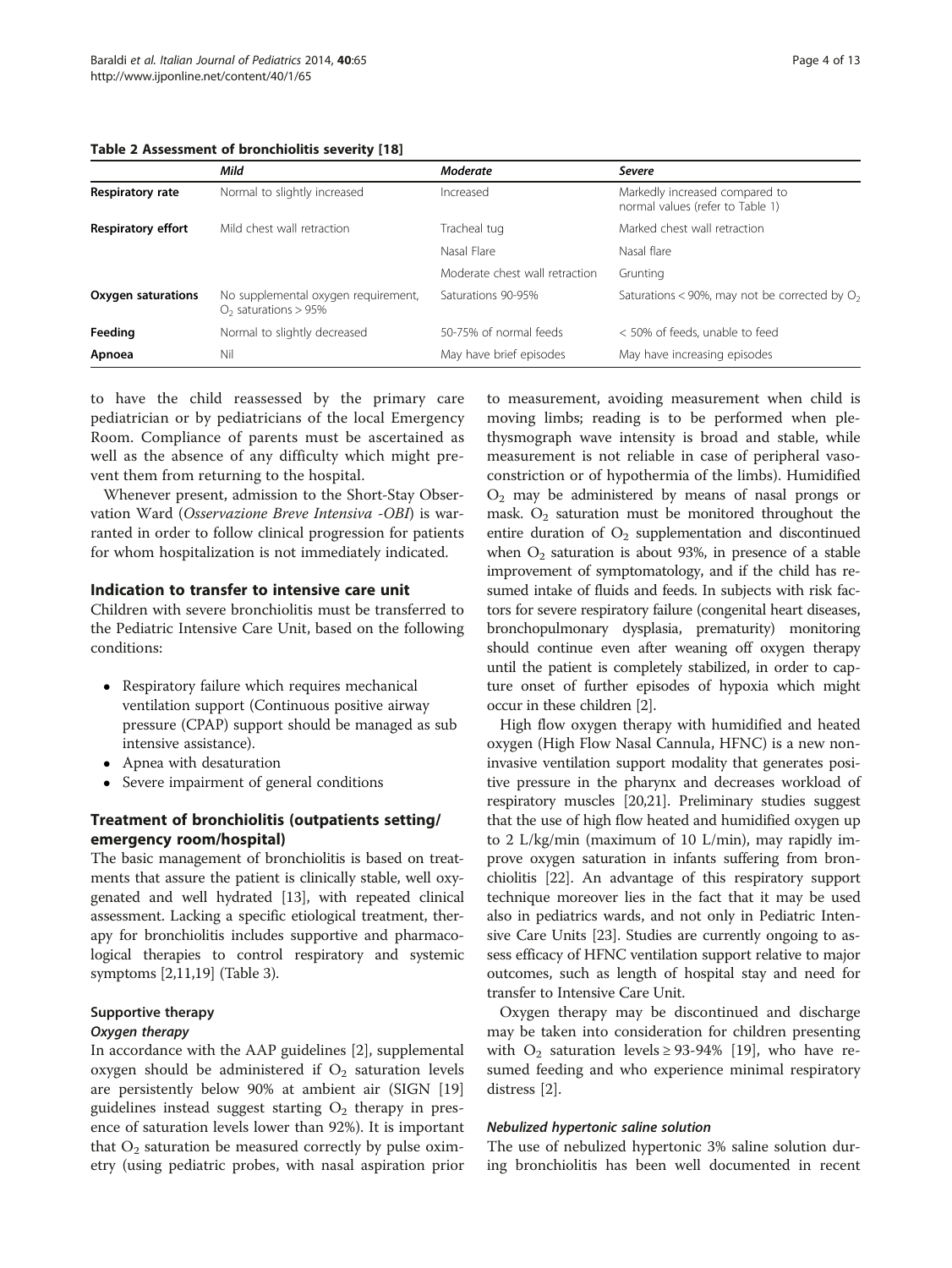#### <span id="page-4-0"></span>Table 3 Treatment of bronchiolitis

| <b>Supportive therapy</b>                                     |                                                                           |                                |
|---------------------------------------------------------------|---------------------------------------------------------------------------|--------------------------------|
| Oxygen therapy                                                | If $O_2$ Sat < 90-92%                                                     | AAP, 2006 [2] SIGN 2006 [19]   |
| Nebulized 3% hypertonic saline                                | Safe and effective                                                        | Cochrane (Zhang) 2013 [24]     |
|                                                               | Recommended                                                               | Morawetz, 2011 [25]            |
|                                                               |                                                                           | Ralston, 2011 [26]             |
|                                                               |                                                                           | Kuzik, 2007 [27]               |
|                                                               |                                                                           | Mandelberg 2010 [28]           |
| Respiratory physical therapy<br>during acute phase of disease | Not effective                                                             | Cochrane (Roquè), 2012 [36]    |
| <b>Environment humidification</b>                             | Insufficient evidence                                                     | Cochrane (Umoren), 2011 [35]   |
| Pharmacological therapy                                       |                                                                           |                                |
| <b>Nebulized Beta 2-agonists</b>                              | Not effective (the possibility of a therapeutic                           | Cochrane (Gadomski), 2010 [37] |
|                                                               | trial of salbutamol is contemplated)                                      | Hartling, 2011 [38]            |
| <b>Nebulized adrenaline</b>                                   | Decreases hospitalizations in patients presenting to ER                   | Hartling 2011 [38]             |
|                                                               |                                                                           | Skjerven 2013 [39]             |
| Nebulized and systemic steroids                               | Not effective                                                             | Cochrane (Fernandes) 2013 [41] |
|                                                               |                                                                           | Hartling, 2011 [38]            |
|                                                               |                                                                           | Blom, 2010 [40]                |
|                                                               |                                                                           | Corneli, 2007 [42]             |
| Nebulized adrenaline + systemic steroids                      | Further studies are necessary                                             | Plint, 2009 [43]               |
| <b>Antibiotics</b>                                            | Only in selected cases (bacterial co-infection/<br>pre-existing diseases) | Cochrane (Spurling) 2011 [44]  |
|                                                               |                                                                           | Pinto, 2012 [45]               |
| <b>Ribavirin</b>                                              | Only in selected cases (severe forms/pre-existing diseases)               | Cochrane (Ventre) 2010 [46]    |
| <b>Nebulized DNase</b>                                        | Not effective                                                             | Cochrane (Enriquez) 2012 [53]  |
| <b>Montelukast</b>                                            | Apparently not effective                                                  | Zedan, 2010 [47]               |
|                                                               |                                                                           | Amirav 2008 [48]               |
|                                                               |                                                                           | Bisgaard 2003 [49], 2008 [50]  |
|                                                               |                                                                           | Proesmans, 2009 [51]           |
|                                                               |                                                                           | Kim, 2010 [52]                 |

years [\[24](#page-10-0)-[27\]](#page-10-0), and shown to be effective in improving clinical scores and length of hospital stay. However further large-scale studies are needed before conclusions can be made.

Nebulized hypertonic saline has been used both in the mild and in the moderate-severe forms of the disease in the outpatient settings and in hospital [\[24\]](#page-10-0). The mechanism of action of nebulized hypertonic saline solution seems to be linked with a decrease of airway edema, improved ciliary clearance of mucus and decreased respiratory secretion viscosity [[28\]](#page-10-0). Aerosol administration of hypertonic 3% saline solution is effective and well tolerated (uncomplicated by onset of bronchospasm) even when not administered in association with bronchodilators [[29](#page-10-0)]. According to available studies, examined in a recent Cochrane [[24\]](#page-10-0), hypertonic saline has been administrated every 2 hours in hospitalized patients during the initial treatment phase (the first 6–8 hours), and every 4–6 hours thereafter. At the Emergency Room, instead, 2–3 consecutive doses have been administrated even less than every 2 hours (30 minutes). The most widely used saline solution volume in these studies is 4 mL. No significant adverse events related to hypertonic saline inhalation, such as tachycardia, hypertension, pallor, tremor, nausea, vomiting and diarrhea were observed in these trials. The inhalation therapy was administered via pneumatic nebuliser in most of the studies, but further studies are required to compare different nebulisers [\[24](#page-10-0)].

#### Nasal aspiration

International guidelines currently in use [\[2](#page-10-0),[19](#page-10-0),[30](#page-11-0)] recommend superficial aspiration of the upper airways especially in younger children in order to improve airway patency and to ease feeding difficulties. Deep airway aspiration in presence of bronchiolitis is on the other hand not recommended, as one study demonstrated that this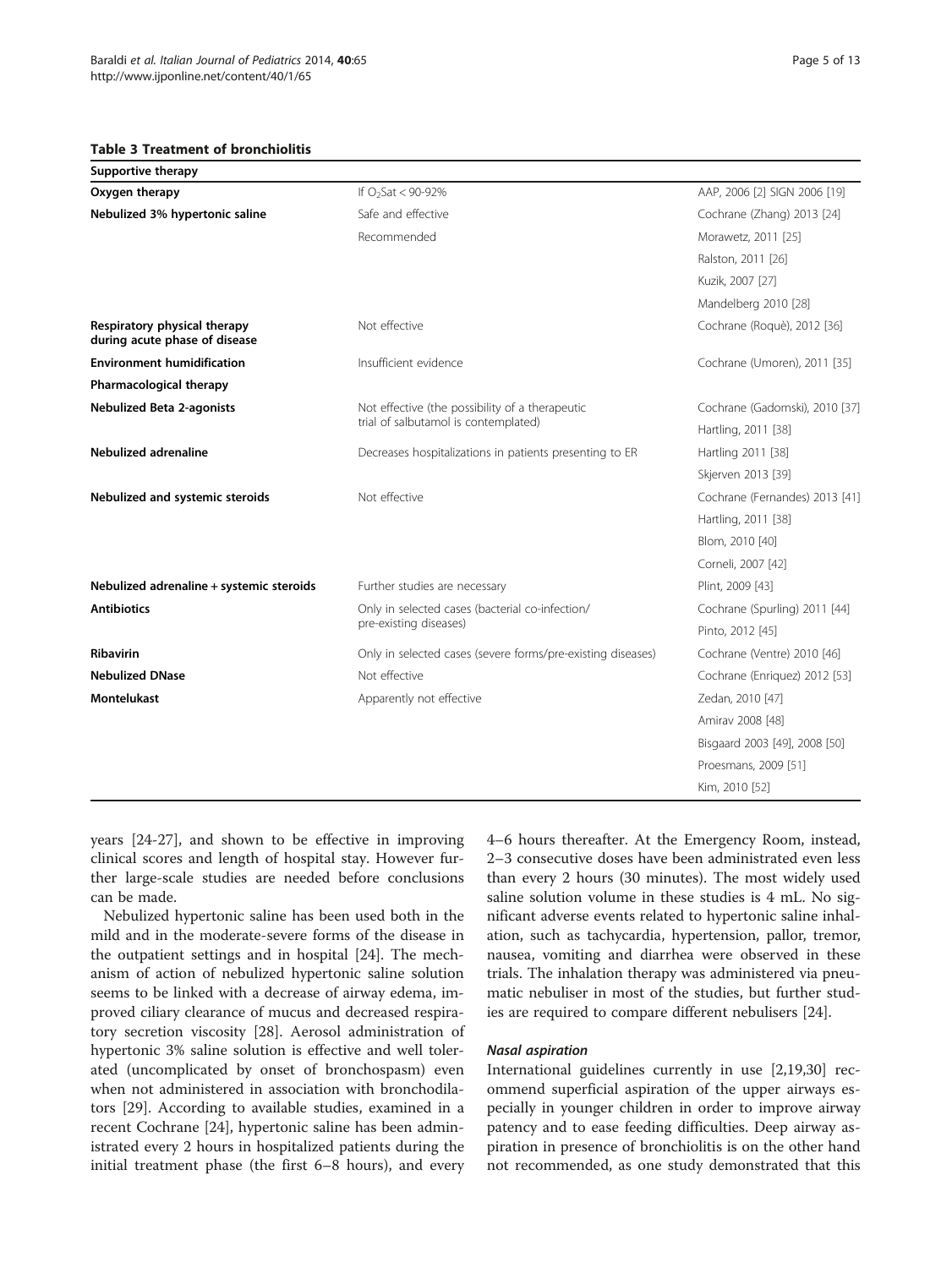procedure associates with an increase of the length of hospital stay [[31](#page-11-0)].

#### Feeding and hydration

In presence of bronchiolitis, maintaining an adequate hydration may be difficult because of the concomitance of fever, tachypnea, and difficulties in taking feeds and liquids [[2,19\]](#page-10-0). Breastfeeding or feeding with baby bottle should be encouraged for all breastfed infants who are able to feed, in order to replace fluid losses [[14](#page-10-0)]. Feeding 2–3 hourly with decreased volumes may be helpful to prevent the risk of inhalation [\[18](#page-10-0)]. In case of moderate or severe bronchiolitis associated with difficulties in oral intake of liquids, rehydration may be administered intravenously or by nasogastric tube [[32\]](#page-11-0). According to a recent study [\[33\]](#page-11-0) there are no significant differences between the two modalities of liquid administration in terms of length of hospital stay, transfer to intensive care and need for mechanical ventilation, although the placement of the nasogastric tube has been shown to be the easier maneuver.

Fluid and electrolyte balance must be accurately monitored, especially when administering fluids intravenously to avoid onset of hyponatremia and/or inappropriate secretion of ADH, complications which may occur during bronchiolitis [\[2](#page-10-0)] and worsen prognosis of this disease [[34\]](#page-11-0).

#### Chest physiotherapy and ambient humidification

While evidence supporting usefulness of ambient humidification is insufficient [\[35\]](#page-11-0), it has been demonstrated that chest physiotherapy (vibration and percussion techniques) is ineffective during the acute phase of bronchiolitis [\[36](#page-11-0)].

# Pharmacological therapy Beta2-agonists

As per international guidelines [\[2,19](#page-10-0)], two recent systematic reviews [[37,38\]](#page-11-0) have confirmed that inhaled beta agonists are not effective for bronchiolitis, in that they do not improve oxygen saturation, do not decrease need for and length of hospital stay nor reduce overall duration of symptoms. However, as a favourable response may be observed in a number of cases, a single therapeutic trial with salbutamol by aerosol may be considered, in particular in children with a family history of allergy, asthma and/or atopy. This therapy should not be continued lacking a documented clinical improvement (decrease of respiratory rate and/or respiratory effort) 15–30 minutes after the trial inhalation treatment [\[14\]](#page-10-0).

# Nebulized adrenaline

A recent meta-analysis reviewed available studies on the use of nebulized adrenaline for bronchiolitis and concluded that it might be effective in decreasing need for hospitalization in children presenting to the emergency

room, whilst it was not noted to be effective in decreasing length of hospital stay in hospitalized children [\[38](#page-11-0)]. A recent Norwegian multicenter study confirmed that administering nebulized adrenaline to hospitalized children is not more effective than nebulized 0.9% saline solution in terms of length of hospital stay, clinical score and need for supportive therapy  $(O_2,$  ventilation support) [\[39](#page-11-0)]. Because of lack of studies, short duration of action, and potential adverse effects, home use of nebulized adrenaline is not recommended by international guidelines [\[2,19](#page-10-0)], which suggest that a bronchodilator (salbutamol) trial would be more appropriate in the office/clinic setting. Further studies are necessary to evaluate the early use of nebulized adrenaline.

# Systemic and nebulized steroids

Large reviews performed over the years concerning the use of both systemic and inhalation steroids for bronchiolitis [[38,40-42](#page-11-0)], have shown that these drugs are not effective in decreasing incidence and duration of hospitalization or in improving short– and long-term prognosis. This is probably due to the fact that bronchiolitis is characterized by a profound neutrophilic airway inflammation. There is no consistent clinically relevant association of therapy with systemic or inhaled glucocorticoids and improved outcomes in either outpatient or inpatient settings [\[41\]](#page-11-0).

# Association of adrenaline and steroids

A multicenter randomized study involving children aged between 6 weeks and 1 year [[43](#page-11-0)] demonstrated that treatment with adrenaline via aerosol and high-dose dexamethasone per os administered at the Emergency Room reduces risks of hospitalization during the first 7 days of the disease, suggesting a synergism of the two medicinal products. However, the study had not been designed to assess the effect of the combination therapy and was the subject of controversy because of the high steroid dose used.

# **Antibiotics**

The AAP guidelines [\[2\]](#page-10-0) suggest that antibiotics be used only in cases of bronchiolitis with bacterial co-infection, as documented by culture or molecular tests, and in children with severe bronchiolitis admitted to the Intensive Care Unit [[44\]](#page-11-0). The habitual use of antibiotics in case of bronchiolitis must be avoided because of the risk of side effects, significant costs and possible development of antibiotic resistance.

It has been suggested but not been confirmed that macrolides may have an anti-inflammatory and immunomodulator effect in presence of bronchiolitis [\[45\]](#page-11-0) and therefore they are not to be used for this purpose.

# Antivirals

Current guidelines do not recommend use of ribavirin as therapy for bronchiolitis [\[2,19](#page-10-0)[,30\]](#page-11-0). A recent review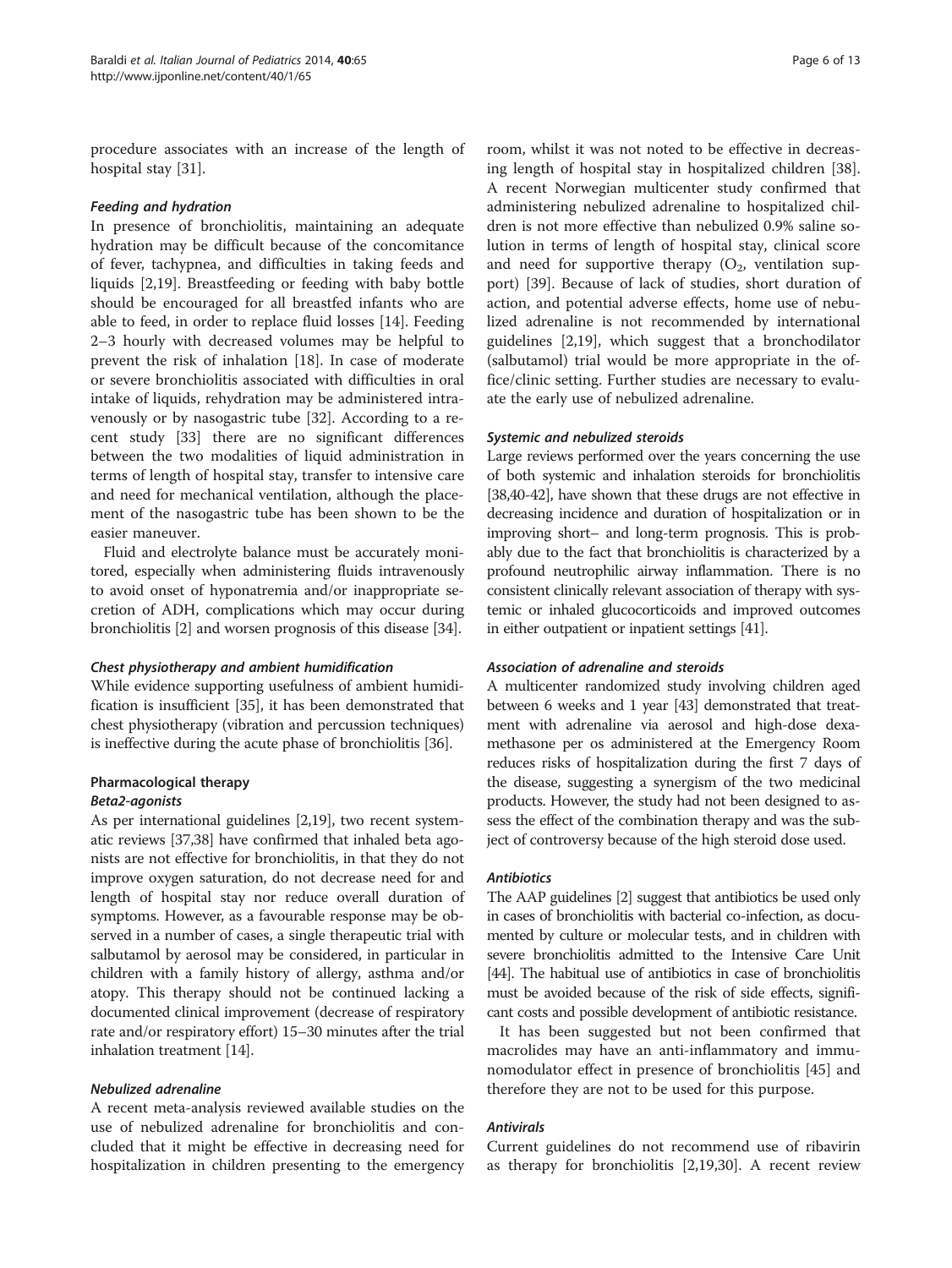[[46\]](#page-11-0) confirmed that currently available data are insufficient to recommend the use of ribavirin in the treatment of bronchiolitis.

# Other therapies

Other pharmacological and supportive treatment such as montelukast, DNase, inhaled furosemide, methylxanthine, have been assessed in the treatment of bronchiolitis in pediatric subjects.

Currently available studies do not show results concerning efficacy of montelukast in the treatment of bronchiolitis and prevention of recurrent post-bronchiolitis wheezing [[47](#page-11-0)-[52\]](#page-11-0).

There is no scientific evidence supporting efficacy of inhaled DNAse in improving clearance of respiratory secretions [\[53\]](#page-11-0). The use of methylxanthine (caffeine and theophylline) has also been proposed to reduce apnea in presence of bronchiolitis [\[54,55\]](#page-11-0), however the lack of precise epidemiological data concerning the incidence of central sleep apnea does not allow to confirm its usefulness [\[56\]](#page-11-0).

Table [3](#page-4-0) summarizes the evidence relating to therapy for bronchiolitis.

# Criterias for discharge

- Sustained autonomy from any kind of respiratory support and  $O_2$  saturation levels > 92-94% at ambient air
- Stabilization of clinical presentation
- Adequate oral intake of fluids and feeds (>75%) [[19](#page-10-0)]
- Adequacy of the family unit in terms of providing monitoring and possible continuation of therapy at home
- Possibility, if necessary, of obtaining pediatric health care assistance locally.

# Prevention

Prevention of bronchiolitis in pediatric subjects basically includes environmental prophylaxis to decrease transmission of respiratory infections and, specifically for RSV bronchiolitis, pharmacological prophylaxis with administration of humanized monoclonal antibodies (palivizumab) during the epidemic season in particular categories of children at risk. There is no vaccine against RSV available.

# Environmental prophylaxis

Environmental prophylaxis is indispensable to decrease diffusion of the virus in the hospital setting, at outpatient clinics, and at home, since the virus is easily spread by airborne transmission, via saliva droplets, and through contact with contaminated objects and surfaces (hands, garments, toys, medical instruments, kitchen utensils etc.) on which the virus may deposit and remain active for several hours [\[2](#page-10-0)[,57\]](#page-11-0).

Compliance with hygiene measures for hands and contaminated surfaces has been well established to be an easy, non-costly and very effective technique in reducing epidemic diffusion of RSV and other respiratory viruses [[58\]](#page-11-0), with RSV hospital infection rates dropping from 4.2 to  $0.6 - 1.1\%$  in children aged  $< 2$  years and from 34.8% to 2.1-3.3% in children presenting with congenital heart diseases [[59\]](#page-11-0).

Environmental prophylaxis is to be carried out complying with the indications summarized below [[2,19,](#page-10-0)[60\]](#page-11-0):

- frequent handwashing and decontamination of hands using alcohol solutions, cleaning of solid surfaces using water and disinfectants (alcohol based or antibacterial detergents are to be privileged in case of contamination with abundant organic material) or sodium hypochlorite. In the hospital or outpatient clinic setting, multiple-use medical equipment (e.g. stethoscopes) must also be decontaminated.
- sharing kitchen utensils and personal effects must be avoided for subjects with known infection.
- subjects presenting with respiratory infection symptoms are recommended to cover nose and mouth with masks and to wash hands prior to touching anything.
- attendance at community settings or environments where risks of contact with infected persons are high, is to be reduced to a minimum as far as possible for young children and in particular those belonging to the aforesaid risk categories.
- avoid exposure to secondhand cigarette smoke since this increases risks of developing respiratory infections [[2\]](#page-10-0).

In addition to those described above, several indications have been proposed with a view to limiting hospital RSV infections in the wards where high risk subjects are hospitalized [\[2,19](#page-10-0)[,61,62](#page-11-0)]:

- use of rapid tests to identify RSV-positive patients and to cohort them apart from RSV negative patients
- use of disposable gloves and white coats for healthcare providers who are in contact with the patient
- use of barrier devices in case of maneuvers which put into contact with respiratory secretions (feeding, airway aspiration, aerosol therapy)
- decrease of the number of persons entering in contact with high risk patients during the epidemic period.
- Compliance with these recommendations has led to a 39–50% decrease of RSV hospital infections [[63,64](#page-11-0)].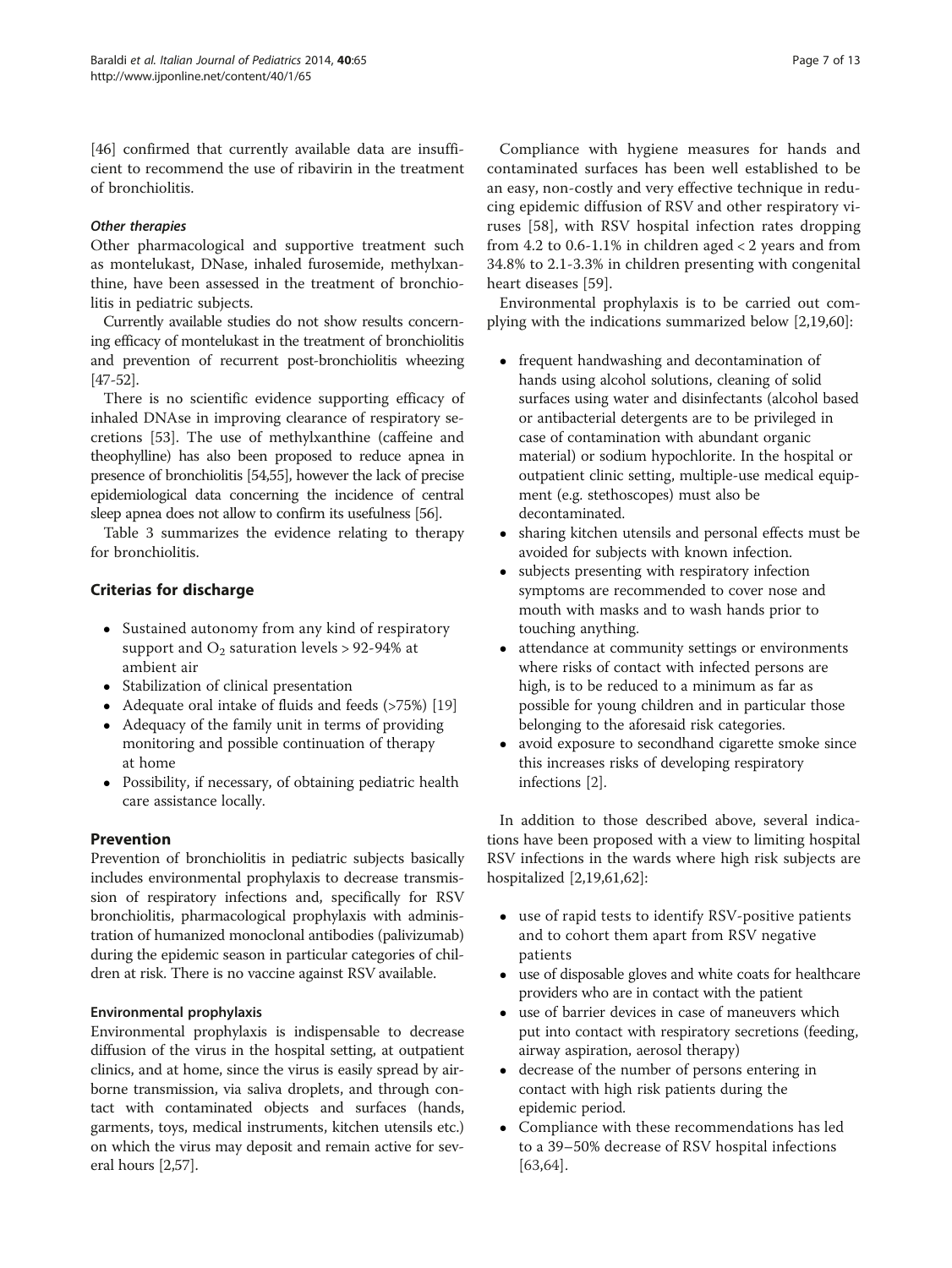#### Pharmacological prophylaxis

Palivizumab is a humanized monoclonal antibody that binds the F protein on the surface of RSV thus blocking the fusion of the virus membrane with the target cell membrane. The pharmacokinetic properties of palivizumab have been analyzed in preterm infants with a gestational age of  $\leq$ 35 weeks (wGA) and birth age  $\leq$ 6 months [[65](#page-11-0)], and in children presenting with BPD aged  $\leq 2$  years [[66](#page-11-0)]. Results have shown that palivizumab is tolerated well and that IM administration of a 15 mg/kg dose once a month helps maintain average antibody serum concentrations sufficient to prevent RSV infection. In consideration of its half-life of approximately 20–30 days, clinical studies findings and guidelines issued by numerous pediatric scientific societies suggest that monthly administration of palivizumab is indicated from the start of the epidemic period for up to 5 doses [\[67\]](#page-11-0). Efficacy and safety of palivizumab have been documented also by 2 multicenter randomized studies conducted on preterm infants younger than 6 months and preterm infants younger than 2 years and presenting with BPD respectively [[68](#page-11-0)], as well as on children with hemodynamically significant congenital heart diseases [[69](#page-11-0)]. These studies have demonstrated efficacy of prophylaxis in decreasing the number of hospitalizations and reducing length of hospital stay without any findings of serious adverse events. Pursuant to these studies, the FDA has granted authorization to marketing of the drug for the aforesaid risk categories.

Numerous scientific societies have issued indications concerning categories of subjects who should receive treatment, during the epidemic period, relative to gestational age and birth age [\[67](#page-11-0),[70-](#page-11-0)[72](#page-12-0)]. There is substantial consensus concerning treatment of subjects presenting with specific congenital heart diseases (please refer to the chapter "Children with heart disease"), subjects with BPD that required therapy during the six months preceding the epidemic season (through the second birthday) and of preterm children with ≤ 32 wGA (until the first birthday). As regards the category of children with 33 to 35 wGA, indications arising from epidemiological studies conducted in various countries differ in part regarding duration of prophylaxis and presence of identified risk factors. For subjects of 33 to 35 wGA + 6 days, prophylaxis is recommended in the epidemic period during the first 90 days of life (therefore up to 3 doses) in presence of at least 1 of the 2 risk factors indicated: attendance of the child in a community setting and/or presence of one or more cohabitees younger than 5 years. In Italy, indications issued by the Italian Society of Neonatology (SIN) concerning prophylaxis date back to 2004 [[72](#page-12-0)], however there is no unanimous consensus concerning application of said indications in subjects with 33–35 wGA. The SIN Board has recently appointed a multidisciplinary task force to update current recommendations based on the new international and national scientific evidence; to this end, the currently ongoing analysis of the data generated by the Italian multicenter study sponsored by SIN in collaboration with the Italian National Research Councils (CNR) will in all likelihood yield useful elements [[73](#page-12-0)], thus allowing to identify risk factors for RSV bronchiolitis hospitalization in infants with  $\geq$  33 wGA and to define the birth age cut-off prior to which prophylaxis is the most useful. The intersociety document will be updated based on indications generated by the study.

#### Vitamin D

Recent studies have demonstrated that infants with vitamin D deficiency at birth face a higher risk of developing RSV infection during the first year of life [\[74\]](#page-12-0) and that vitamin D supplementation allows to decrease risks of viral respiratory tract infections [[75](#page-12-0)]. These data suggest that vitamin D supplementation for pregnant women and for infants might be a useful strategy in preventing viral respiratory infections causing bronchiolitis [\[74,75](#page-12-0)]. Currently recommended doses are 400 IU/day for children younger than one year and 600 IU/day for children older than one year. Further interventional studies are necessary to assess the true role played by vitamin D in preventing the disease.

#### Later respiratory outcomes of bronchiolitis

RSV infections in infants may interfere with normal immunological and pulmonary development and might correlate with an increased incidence of recurrent bronchospasm in preschool-aged infants, and with asthma and decreased respiratory function in school-aged children [[9,10](#page-10-0)]. Recent studies have demonstrated that also when caused by other respiratory viruses, such as Rhinovirus, bronchiolitis associates with a greater risk of recurrent wheezing [[76](#page-12-0)]. Post-bronchiolitis syndrome is more frequent in severe cases of RSV bronchiolitis which required hospitalization. Recent Northern European follow-up studies conducted throughout adult age (18 and 30 years) have demonstrated that up to  $30 - 40\%$  of subjects who had been previously hospitalized because of bronchiolitis presents with asthma and uses antiasthmatic drugs [\[77\]](#page-12-0).

However, it is as yet unclear whether the viral infection is the direct cause of the subsequent development of asthma (by damaging the airways) or if it instead acts by "unmasking" asthma (or bronchial hyperactivity) in genetically or structurally predisposed children. A recent randomized, placebo-controlled, double-blind study [[78](#page-12-0)] has demonstrated that prophylaxis with Palivizumab in healthy premature children (33–36 wGA) is able to decrease by 61% the number of days with bronchospasm during the first year of life, thereby supporting the hypothesis of a direct damage caused by the virus. No similar studies are available in children born at full term.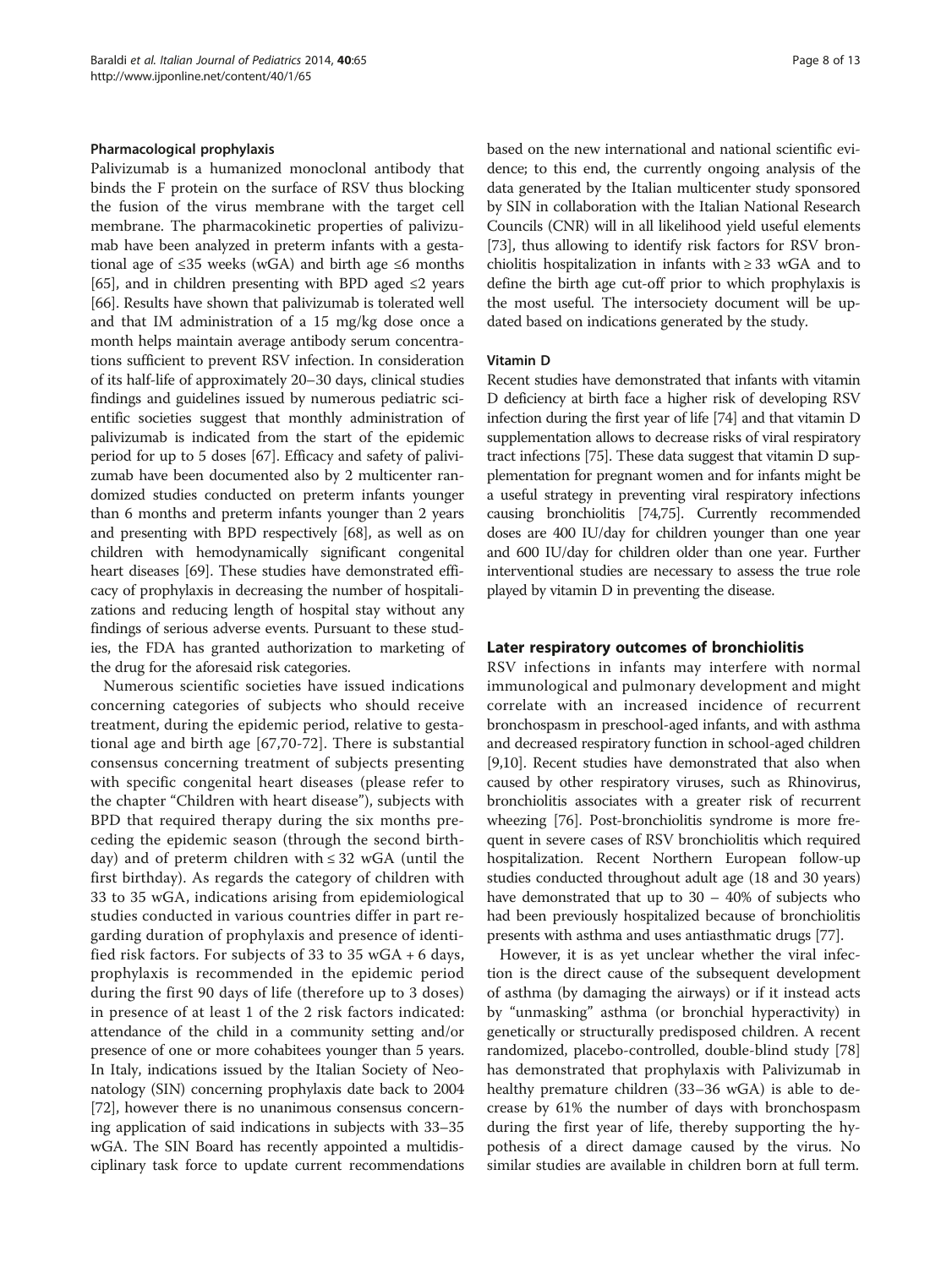# Special populations: a dilemma

It is well known that RSV infections may be severe and even potentially fatal in specific populations of high risk newborns and infants.

These groups of patients were traditionally identified mainly based on the "prematurity" factor, building on the axiom that "the greater the prematurity, the greater the risk of developing severe RSV disease". In actuality, in recent years awareness has been reached to the effect that significant risks of severe RSV infections may be detected in infants and children suffering from a number of rare medical conditions for which prematurity might be only a possible risk cofactor [\[7\]](#page-10-0). In such children, risk is not associated with immaturity of the respiratory tract but rather with the presence of specific anatomical, functional, immune and pathophysiological conditions such as to generate major risks of severe disease in presence of bronchiolitis [[7,](#page-10-0)[79-81](#page-12-0)].

Children with congenital neuromuscular diseases might have poor residual functional capacity, ineffective coughing because of respiratory muscle weakness, decreased glottal closing ability, decrease of spontaneous physiological movements with reduction of normal ventilation redistribution, and high prevalence of gastroesophageal reflux with consequent repeated inhalation and aspiration syndromes [\[82\]](#page-12-0).

The latter issue is of course present also in patients presenting with any of a number of malformation syndromes or sequences (e.g. Pierre-Robin, CHARGE, Jeune syndrome etc.) in which normal interactions between swallowing, respiration and food bolus transit are affected [[7](#page-10-0)[,79-82](#page-12-0)].

Another category of high risk children is represented by patients with cystic fibrosis. The RSV infection in these children has been documented to accelerate the respiratory function decline which they will be facing over the years, causing a more rapid onset of wheezing and bacterial superinfections. The known close correlation between RSV and Pseudomonas aeruginosa is crucial in this process: indeed, proliferation and epithelial adhesion of the latter pathogen is facilitated by the concomitant presence of RSV [\[7,](#page-10-0)[83](#page-12-0)]. The preliminary results of a recent study suggest a trend towards less RSV-related hospitalizations in children with cystic fibrosis treated with palivizumab, however the study involved few patients and results are to be considered as exploratory [\[84\]](#page-12-0).

Patients with Down syndrome have long been considered to be at high risk for RSV exclusively because underlying severe heart disease is often present. In actuality, according to cohort studies conducted in the Netherlands and in Israel collecting data starting at birth have demonstrated that the incidence of RSV-related hospitalizations is of approximately 10% (about 3–4 times higher than in the normal population) in all Down subjects, also in children without congenital heart disease, as associated with their documented state of relative T lymphocyte immunodeficiency [\[85\]](#page-12-0). This finding suggests that specific prophylactic measures are warranted in these children during their first two years of life [\[85](#page-12-0)-[87](#page-12-0)].

Finally, a mention must be made of the composite group of newborns and infants who might develop a severe RSV disease because of their reduced immunological competence [\[88-90\]](#page-12-0). Response of the immune system against RSV, as is known, involves the innate epithelial response (at the level of nasal mucosa), secretory antibody response (specific IgG, at the level of the upper airways limiting passage of the virus to the lower airways), and, finally, the T lymphocyte response, which is responsible for viral clearance and resolution of the RSV infection.

Patients with congenital immunological syndromes, primary or secondary immunodeficiency (such as bone marrow or solid organ transplant recipients, patients with SCID, Di George or Wiskott-Aldrich syndromes, patients with neonatal HIV, etc.) demonstrate a marked inability to clear the virus, to prevent its replication or to limit its potential to determine pulmonary damage [[7\]](#page-10-0). Thus, these patients are destined to be RSV carriers for a longer period of time, with higher viral loads and with greater virulence. In this respect, patients at greater risk are precisely those with immunodeficiency affecting the T lymphocyte response, while a decrease in effectiveness of the B-mediated antibody immune response is not as severe [[89,90\]](#page-12-0).

Unfortunately, methodologically valid scientific documentation supporting safety and efficacy of anti-RSV prophylaxis with palivizumab in these populations is still lacking. In consideration of the low incidence of these conditions, randomized studies are not feasible or are difficult to propose, and this is a limitation which is not expected to be overcome in the foreseeable future.

However, experts do recommend that prophylaxis with palivizumab be considered in children presenting with neurological or neuromuscular diseases, genetic syndromes receiving oxygen therapy or ventilation at home during the first and second year of life and during epidemic periods.

# Children with heart diseases

Approximately 8 children out of 1000 live births suffer from congenital heart disease (CHD) at birth, and approximately 50% of these children present also with hemodynamically significant impairment requiring medical and/or surgical and/or invasive cardiological therapeutic measures, often during the very first years of life. Children with hemodynamically significant congenital heart diseases are at higher risk of possibly severe and potentially fatal complications arising from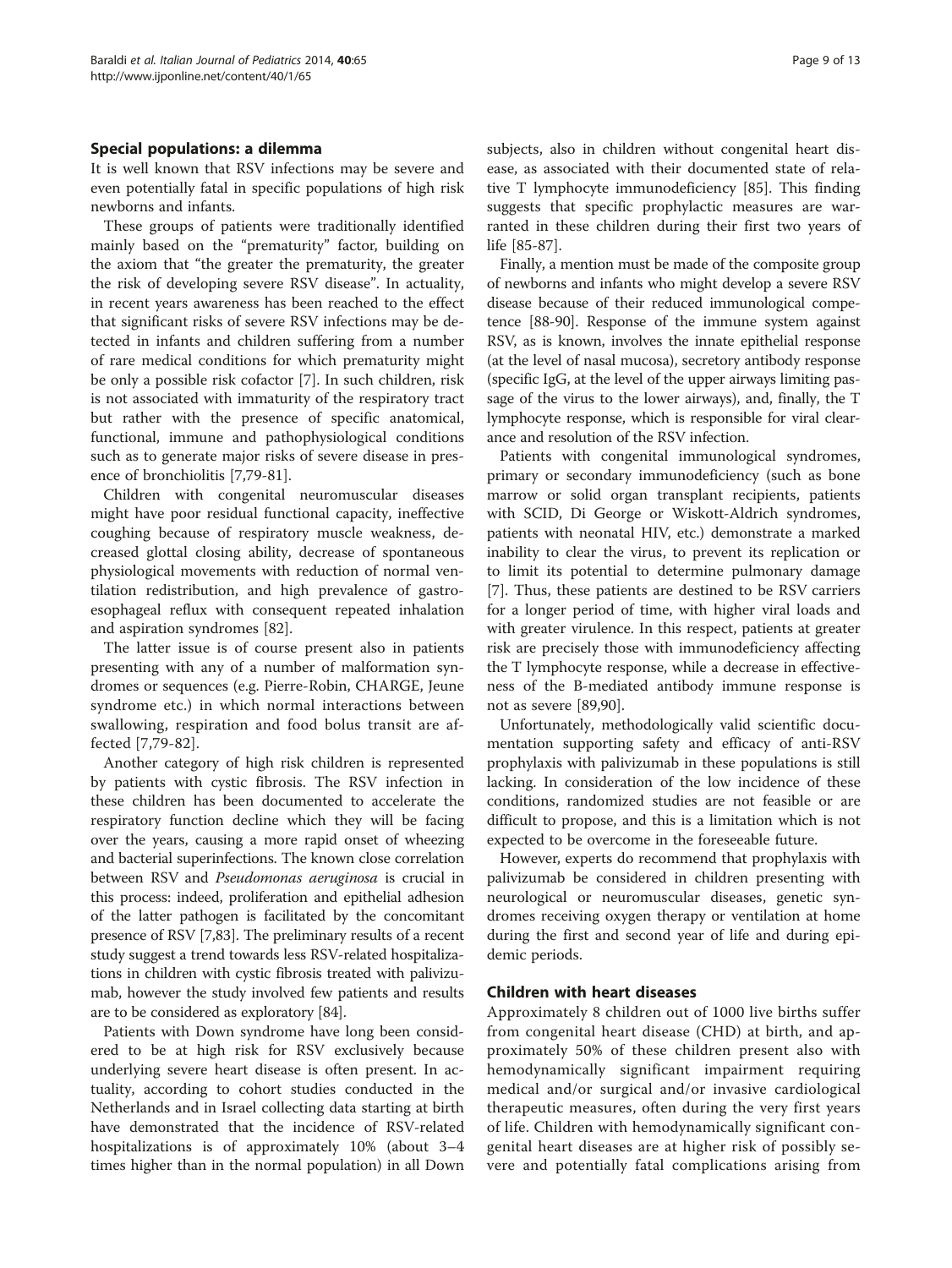lower respiratory tract RSV infections, as well as of hospital-acquired RSV infection [\[91-94](#page-12-0)].

In 2004, Cabalka [[95](#page-12-0)] pointed out that young children suffering from hemodynamically significant CHD associated with pulmonary hyperflow, pulmonary congestion and left/right shunt, or with cyanosis, present with multiple and complex cardiocirculatory and respiratory pathophysiological risk factors that impede an adequate compensatory response to any intercurrent disease. These infections may complicate management of heart failure or of cyanogenic heart diseases and/or induce or worsen pulmonary hypertension, ultimately making it necessary to postpone an already scheduled surgical procedure or jeopardizing the outcome of heart surgery in the post-surgery phase. The RSV hospital acquired infection is an unfavourable perioperative prognostic factor in children presenting with CHD requiring surgery [[96](#page-12-0)]. Moreover, the virus may cause cardiac complications in hospitalized children, such as sinoatrial block, tachyarrhythmias, atrioventricular block of varying entity, pericarditis and myocarditis [[97\]](#page-12-0). The efficacy and safety of palivizumab in children presenting with hemodynamically significant congenital heart diseases has been documented by a large multicenter, randomized, doubleblind prospective study comparing palivizumab and placebo [\[69](#page-11-0)]. This study has confirmed the efficacy of prophylaxis in decreasing the number of RSV-related hospital admissions (−45% globally; −58% of children with non-cyanogenic heart disease; −29% of children with cyanogenic heart disease), as well as length of these hospital stays (−56%) without any unfavourable effect on surgical outcomes. The Italian Society of Pediatric Cardiology (SICP) [[98\]](#page-12-0) also drafted in 2006 indications concerning prophylaxis with palivizumab in patients suffering from childhood congenital or acquired "severe" heart diseases, in order to better define the concept of "hemodynamically significant" heart disease and therefore render the cost–effectiveness ratio of prophylaxis more acceptable.

The following categories of children are to be considered as suffering from "hemodynamically significant" congenital heart disease and as eligible for prophylaxis with Palivizumab:

- children aged  $\leq$  2 years at the beginning of the RSV epidemic season presenting with either congenital or acquired hemodynamically and clinically relevant heart diseases and cardiomyopathy such as:
- Heart diseases with significant pulmonary hyperflow (cardiomegaly and/or polypnea and/or radiographic pulmonary congestion and/or failure to thrive and/ or medical therapy and/or recurrent lower respiratory tract infections)
- Cyanogenic heart disease prior to surgical procedure or after a palliative procedure
- Primary or secondary pulmonary hypertension (equal to or greater than 50% of systemic pressure)
- Heart diseases associated with pulmonary venous congestion
- Dilated cardiomyopathy on medical therapy to treat heart failure
- Heart diseases after surgical or other procedures until medical therapy for heart failure is discontinued
- Recipients of heart transplant

Administration modalities and doses are comparable to those for other categories at risk.

In children undergoing surgery with extracorporeal circulation and who continue to be at risk for RSV infection, a post-surgery dose of palivizumab may be administered as soon as the child is considered to be clinically stable (because of a 58% decrease in serum levels of palivizumab that was observed after cardiopulmonary bypass surgery).

Subjects presenting with the following conditions are not eligible for prophylaxis with Palivizumab:

- mild or moderate heart diseases which do not require medical treatment, surgery or other kind of intervention during the first 24 months of life (for example small uncomplicated inter-atrial or intraventricular defects, small patent ductus arteriosus, mild aortic coarctation, mild–moderate pulmonary or aortic stenosis, partial atrioventricular canal defect)
- children presenting with mild cardiomyopathy which does not require therapy
- children with CHD which was adequately corrected by surgery, without any hemodynamically significant sequelae (please refer to eligibility criteria).

# Conclusion

Bronchiolitis is the leading cause of hospitalization in children younger than one year, and at times requires admission to the intensive care unit. Children younger than 3 months or children presenting with risk factors such as prematurity, bronchopulmonary dysplasia, congenital heart diseases and immunodeficiency and other malformation syndromes or diseases are at particular risk of severe and potentially fatal bronchiolitis. Primary prevention is feasible by carefully implementing environmental prophylaxis. In subjects at greater risk, prophylaxis with Palivizumab against the most common responsible infecting agent RSV, is indicated during the epidemic period, as recommended by scientific societies. Assistance provided to children with bronchiolitis is optimized by implementing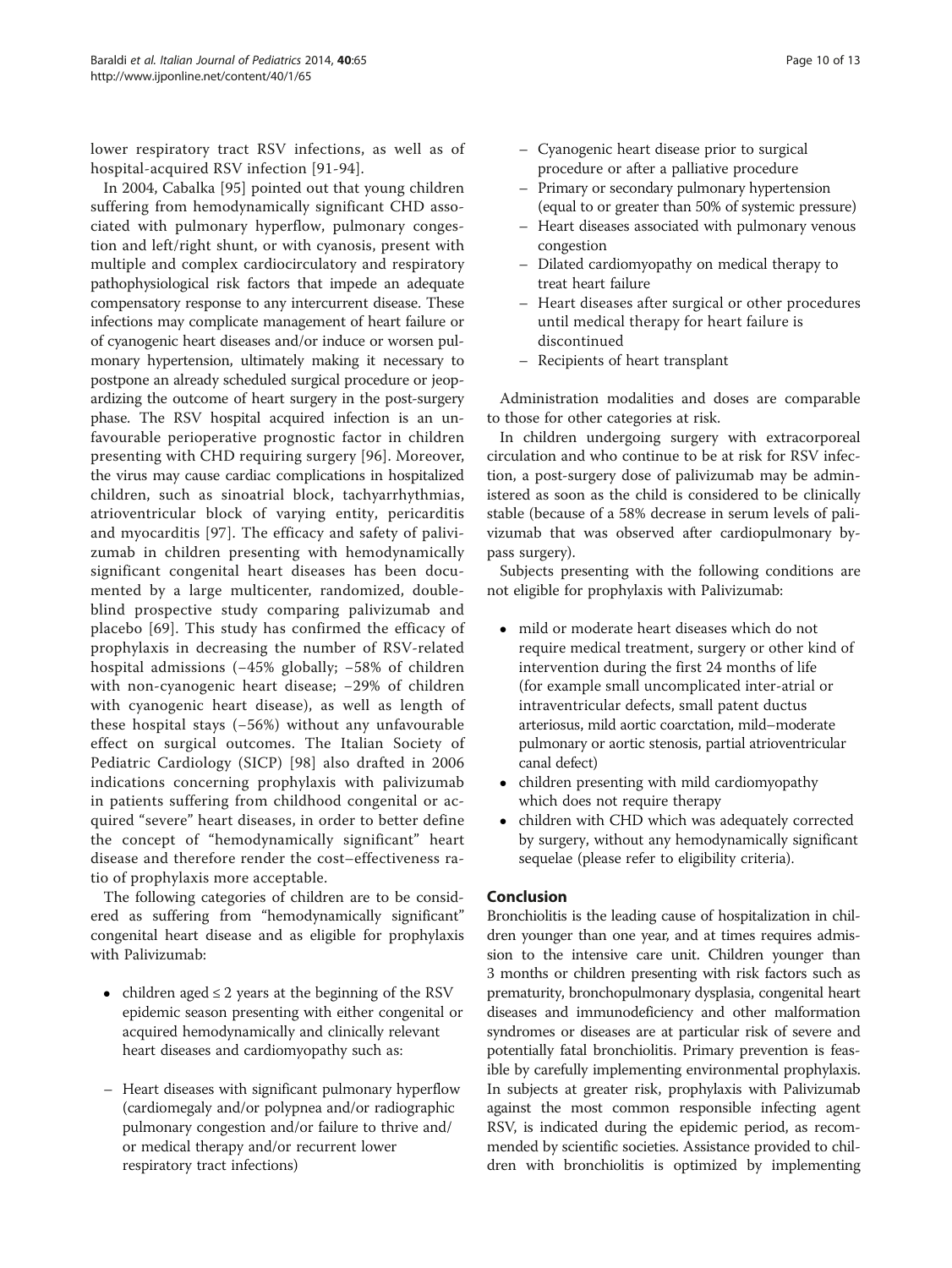<span id="page-10-0"></span>shared strategies issued based on the most recent and robust scientific evidence concerning hospitalization criteria, diagnosis, monitoring, treatment. This will have a major favorable effect on these children, their families and on direct and indirect costs generated by the disease and by possible later outcomes. This Document will be accordingly and consistently updated as new evidence arises in this field.

#### Competing interests

The authors declare no conflict of interest for the present document.

#### Authors' contributions

EB, ML, PM and GC conceived this document. EB, ML, PM, GR, SV, AR and GC revised literature and prepared the draft of the document. CS, PC, AB, PB, GC, RB, MP, MC, GM, CC, AFU, LM, GD, CM, FP, GDM, FF, SE made critical revision of the article. All authors read and approved the final manuscript. This article was prepared in collaboration with CR, PC, AB, PB, GC, RB, MP, MC, GM, CC, AFU, LM, GD, CM, FP, GDM, FF, SE.

#### Author details

<sup>1</sup>SIMRI-Società Italiana per le Malattie Respiratorie Infantili, Italy. <sup>2</sup>Women's and Children's Health Department, Unit of Pediatric Respiratory Medicine and Allergy, University of Padova, Via Giustiniani 3, 35128 Padova, Italy. <sup>3</sup>SIN-Società Italiana di Neonatologia, Italy. <sup>4</sup>SICP-Società Italiana di Cardiologia Pediatrica, Italy. <sup>5</sup>AIEOP - Società Italiana di Ematologia e Oncologia Pediatrica, Italy. <sup>6</sup>AMIETIP - Accademia Medica Infermieristica di Emergenza e Terapia Intensiva Pediatrica, Italy. <sup>7</sup>FIMP - Federazione Italiana Medici Pediatri, Italy.<br><sup>8</sup>SLAIP - Società Italiana di Allergelogia e Immunologia Pediatrica Italy. <sup>9</sup>SLGUPP. SIAIP - Società Italiana di Allergologia e Immunologia Pediatrica, Italy. <sup>9</sup>SICuPP -Società Italiana delle Cure Primarie Pediatriche, Italy. <sup>10</sup>SIEDP - Società Italiana di Endocrinologia e Diabetologia Pediatrica, Italy. <sup>11</sup>SIFC - Società Italiana per lo studio della Fibrosi Cistica, Italy. <sup>12</sup>SIGENP - Società Italiana Gastroenterologia Epatologia e Nutrizione Pediatrica, Italy. 13SIMEUP - Società Italiana di Medicina di Emergenza ed Urgenza Pediatrica, Italy. 14SIMGePeD - Società Italiana Malattie Genetiche Pediatriche e Disabilità Congenite, Italy. <sup>15</sup>SIMP - Società Italiana di Medicina Perinatale, Italy. <sup>16</sup>SINP - Società Italiana di Neurologia Pediatrica, Italy.<br><sup>17</sup>SIPO - Società Italiana Pediatria Ospedaliera, Italy. <sup>18</sup>SIPPS - Società Italiana di Pediatria Preventiva e Sociale, Italy. 19SISIP - Società Italiana di Scienze Infermieristiche Pediatriche, Italy. <sup>20</sup>SITIP - Società Italiana di Infettivologia Pediatrica, Italy. <sup>21</sup>SIP-Società Italiana di Pediatria, Italy.

#### Received: 17 April 2014 Accepted: 18 April 2014 Published: 24 October 2014

#### References

- Hall CB, Weinberg GA, Iwane MK, Blumkin AK, Edwards KM, Staat MA, Auinger P, Griffin MR, Poehling KA, Erdman D, Grijalva CG, Zhu Y, Szilagyi P: The burden of respiratory syncytial virus infection in young children. N Engl J Med 2009, 360(6):588–598.
- 2. American Academy of Pediatrics Subcommittee on Diagnosis and Management of Bronchiolitis: Diagnosis and management of bronchiolitis. Pediatrics 2006, 118(4):1774–1793.
- 3. Zorc JJ, Hall CB: Bronchiolitis: Recent evidence on diagnosis and management. Pediatrics 2010, 125(2):342–349.
- 4. Bosis S, Esposito S, Niesters HG, Zuccotti GV, Marseglia G, Lanari M, Zuin G, Pelucchi C, Osterhaus AD, Principi N: Role of respiratory pathogens in infants hospitalized for a first episode of wheezing and their impact on recurrences. Clin Microbiol Infect 2008, 14(7):677–684.
- Paranhos-Baccala G, Komurian-Pradel F, Richard N, Vernet G, Lina B, Floret D: Mixed respiratory virus infections. J Clin Virol 2008, 43(4):407-410.
- 6. Thompson WW, Shay DK, Weintraub E, Brammer L, Cox N, Anderson LJ, Fukuda K: Mortality associated with influenza and respiratory syncytial virus in the United States. JAMA 2003, 289(2):179–186.
- Manzoni P, Paes B, Resch B, Carbonell-Estrany X, Bont L: High risk for RSV bronchiolitis in late preterms and selected infants affected by rare disorders: a dilemma of specific prevention. Early Hum Dev 2012, 88(Suppl 2):S34–S41.
- 8. Lanari M, Giovannini M, Giuffré L, Marini A, Rondini G, Rossi GA, Merolla R, Zuccotti GV, Salvioli GP, Investigators RADAR: Study Group. Prevalence of

respiratory syncytial virus infection in Italian infants hospitalized for acute lower respiratory tract infections, and association between respiratory syncytial virus infection risk factors and disease severity. Pediatr Pulmonol 2002, 33(6):458–465.

- 9. Sigurs N, Aljassim F, Kjellman B, Robinson PD, Sigurbergsson F, Bjarnason R, Gustafsson PM: Asthma and allergy patterns over 18 years after severe RSV bronchiolitis in the first year of life. Thorax 2010, 65(12):1045–1052.
- 10. Stein RT, Sherrill D, Morgan WJ, Holberg CJ, Halonen M, Taussig LM, Wright AL, Martinez FD: Respiratory syncytial virus in early life and risk of wheeze and allergy by age 13 years. Lancet 1999, 354:541–545.
- 11. Lenney W, Boner AL, Bont L, Bush A, Carlsen KH, Eber E, Fauroux B, Götz M, Greenough A, Grigg J, Hull J, Kimpen J, Sánchez Luna M, De Benedictis FM: Medicines used in respiratory diseases only seen in children. Eur Respir J 2009, 34(3):531–551.
- 12. Da Dalt L, Bressan S, Martinolli F, Perilongo G, Baraldi E: Treatment of bronchiolitis: state of the art. Early Hum Dev 2013, 89(Suppl 1):S31–S36.
- 13. Bronchiolitis Guideline Team, Cincinnati Children's Hospital Medical Center: Evidence Based Clinical Practice Guideline for Medical Management of Bronchiolitis in Infants 1 Year of Age or Less Presenting with a First Time Episode. Cincinnati: Cincinnati Children's Hospital Medical Center; 2010.
- 14. Management of Bronchiolitis in Infants: The Hospital for Sick Children, Clinical Practice Guideline, Last Modified; 2011.
- 15. Waris M, Meurman O, Mufson MA, Ruuskanen O, Halonen P: Shedding of infectious virus and virus antigen during acute infection with respiratory syncytial virus. J Med Virol 1992, 38(2):111-116.
- 16. Principi N, Esposito S: Antigen-based assays for the identification of influenza virus and respiratory syncytial virus: why and how to use them in pediatric practice. Clin Lab Med 2009, 29(4):649–660.
- 17. Meerhoff TJ, Houben ML, Coenjaerts FE, Kimpen JL, Hofland RW, Schellevis F, Bont LJ: Detection of multiple respiratory pathogens during primary respiratory infection: nasal swab versus nasopharyngeal aspirate using real-time polymerase chain reaction. Eur J Clin Microbiol Infect Dis 2010, 29(4):365–371.
- 18. Princess Margaret Hospital for Children, Melbourne; 2010. [http://www.pmh.](http://www.pmh.health.wa.gov.au/development/manuals/clinical_practice_guidelines/documents/bronchiolitis_cpg.pdf) [health.wa.gov.au/development/manuals/clinical\\_practice\\_guidelines/](http://www.pmh.health.wa.gov.au/development/manuals/clinical_practice_guidelines/documents/bronchiolitis_cpg.pdf) [documents/bronchiolitis\\_cpg.pdf](http://www.pmh.health.wa.gov.au/development/manuals/clinical_practice_guidelines/documents/bronchiolitis_cpg.pdf).
- 19. Scottish Intercollegiate Guidelines Network (SIGN): Bronchiolitis in Children, Guideline no. 91; 2006.
- 20. Milési C, Baleine J, Matecki S, Durand S, Combes C, Novais AR, Cambonie G: Is treatment with a high flow nasal cannula effective in acute viral bronchiolitis? A physiologic study. Intensive Care Med 2013, 39(6):1088–1094.
- 21. Arora B, Mahajan P, Zidan MA, Sethuraman U: Nasopharyngeal airway pressures in bronchiolitis patients treated with high-flow nasal cannula oxygen therapy. Pediatr Emerg Care 2012, 28(11):1179–1184.
- 22. Hilliard TN, Archer N, Laura H, Heraghty J, Cottis H, Mills K, Ball S, Davis P: Pilot study of vapotherm oxygen delivery in moderately severe bronchiolitis. Arch Dis Child 2012, 97(2):182–183.
- 23. Bressan S, Balzani M, Krauss B, Pettenazzo A, Zanconato S, Baraldi E: High-flow nasal cannula oxygen for bronchiolitis in a pediatric ward: a pilot study. Eur J Pediatr 2013, 172:1649–1656.
- 24. Zhang L, Mendoza-Sassi RA, Wainwright C, Klassen TP: Nebulised hypertonic saline solution for acute bronchiolitis in infants. Cochrane Database Syst Rev 2013, 7, CD006458.
- 25. Morawetz D, Cheah E, Barton R, Standish J, Connell TG: Is nebulised hypertonic saline useful as an adjunctive treatment for acute bronchiolitis in infants and children less than 24 months of age? J Paediatr Child Health 2011, 47(12):922–926.
- 26. Ralston S: Repeated dosing of nebulised 5% saline improves respiratory scores in inpatients with mild to moderate bronchiolitis at 48 h. Evid Based Med 2011, 16(3):82–83.
- 27. Kuzik BA, Al-Qadhi SA, Kent S, Flavin MP, Hopman W, Hotte S, Gander S: Nebulized hypertonic saline in the treatment of viral bronchiolitis in infants. J Pediatr 2007, 151(3):266–270. 270.e1.
- 28. Mandelberg A, Amirav I: Hypertonic saline or high volume normal saline for viral bronchiolitis: mechanisms and rationale. Pediatr Pulmonol 2010, 45(1):36–40.
- 29. Ralston S, Hill V, Martinez M: Nebulized hypertonic saline without adjunctive bronchodilators for children with bronchiolitis. Pediatrics 2010, 126(3):e520–e525.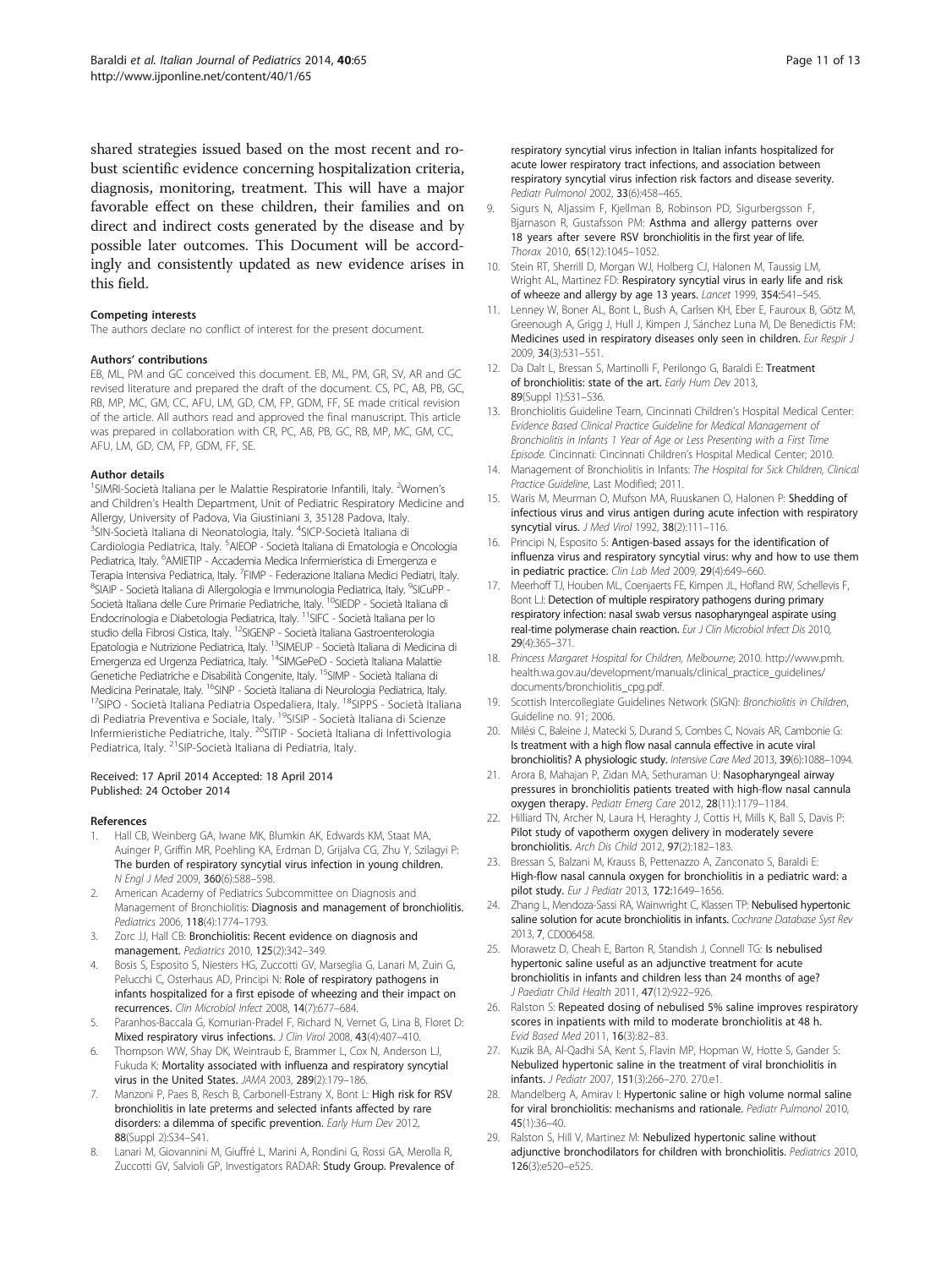- <span id="page-11-0"></span>30. Turner T, Wilkinson F, Harris C, Mazza D, Health for Kids Guideline Development Group: Evidence based guideline for the management of bronchiolitis. Aust Fam Physician 2008, 37(6):6–13.
- 31. Mussman GM, Parker MW, Statile A, Sucharew H, Brady PW: Suctioning and length of stay in infants hospitalized with bronchiolitis. JAMA Pediatr 2013, 167(5):414–421.
- 32. Babl FE, Sheriff N, Neutze J, Borland M, Oakley E: Bronchiolitis management in pediatric emergency departments in Australia and New Zealand: a PREDICT study. Pediatr Emerg Care 2008, 24(10):656–658.
- 33. Paediatric Research in Emergency Departments International Collaborative, Oakley E, Babl FE, Acworth J, Borland M, Kreiser D, Neutze J, Theophilos T, Donath S, South M, Davidson A: A prospective randomised trial comparing nasogastric with intravenous hydration in children with bronchiolitis (protocol): the comparative rehydration in bronchiolitis study (CRIB). BMC Pediatr 2010, 1:10–37.
- 34. Luu R, Dewitt PE, Reiter PD, Dobyns EL, Kaufman J: Hyponatremia in Children with Bronchiolitis Admitted to the Pediatric Intensive Care Unit Is Associated with Worse Outcomes. J Pediatr 2013, 163:1652–1656.
- 35. Umoren R, Odey F, Meremikwu MM: Steam inhalation or humidified oxygen for acute bronchiolitis in children up to three years of age. Cochrane Database Syst Rev 2011, 1:CD006435.
- 36. Roque I, Figuls M, Giné-Garriga M, Granados Rugeles C, Perrotta C: Chest physiotherapy for acute bronchiolitis in paediatric patients between 0 and 24 months old. Cochrane Database Syst Rev 2012, 15:2. CD004873.
- 37. Gadomski AM, Brower M: Bronchodilators for bronchiolitis. Cochrane Database Syst Rev 2010, 12:CD001266.
- 38. Hartling L, Bialy LM, Vandermeer B, Tjosvold L, Johnson DW, Plint AC, Klassen TP, Patel H, Fernandes RM: Epinephrine for bronchiolitis. Cochrane Database Syst Rev 2011, 6:CD003123.
- 39. Skjerven HO, Hunderi JO, Brügmann-Pieper SK, Brun AC, Engen H, Eskedal L, Haavaldsen M, Kvenshagen B, Lunde J, Rolfsjord LB, Siva C, Vikin T, Mowinckel P, Carlsen KH, Lødrup Carlsen KC: Racemic adrenaline and inhalation strategies in acute bronchiolitis. N Engl J Med 2013, 368(24):2286–2293.
- 40. Blom D, Ermers M, Bont L, Van Aalderen WM, Van Woensel JB: Inhaled corticosteroids during acute bronchiolitis in the prevention of post bronchiolitic wheezing. Cochrane Database Syst Rev. 2007 Jan 24;(1): CD004881. Review. Update in. Cochrane Database Syst Rev 2011, 1:CD004881.
- 41. Fernandes RM, Bialy LM, Vandermeer B, Tjosvold L, Plint AC, Patel H, Johnson DW, Klassen TP, Hartling L: Glucocorticoids for acute viral bronchiolitis in infants and young children. Cochrane Database Syst Rev 2013, 6:CD004878.
- 42. Corneli HM, Zorc JJ, Mahajan P, Shaw KN, Holubkov R, Reeves SD, Ruddy RM, Malik B, Nelson KA, Bregstein JS, Brown KM, Denenberg MN, Lillis KA, Cimpello LB, Tsung JW, Borgialli DA, Baskin MN, Teshome G, Goldstein MA, Monroe D, Dean JM, Kuppermann N: Bronchiolitis study group of the pediatric emergency care applied research network (pecarn). a multicenter, randomized, controlled trial of dexamethasone for bronchiolitis. N Engl J Med 2007, 357(4):331–339.
- 43. Plint AC, Johnson DW, Patel H, Wiebe N, Correll R, Brant R, Mitton C, Gouin S, Bhatt M, Joubert G, Black KJ, Turner T, Whitehouse S, Klassen TP: Pediatric emergency research canada (PERC) epinephrine and dexamethasone in children with bronchiolitis. N Engl J Med 2009, 360(20):2079–2089.
- 44. Spurling GK, Doust J, Del Mar CB, Eriksson L: Antibiotics for bronchiolitis in children. Cochrane Database Syst Rev 2011, 6:CD005189.
- 45. Pinto LA, Pitrez PM, Luisi F, De Mello PP, Gerhardt M, Ferlini R, Barbosa DC, Daros I, Jones MH, Stein RT, Marostica PJ: Azithromycin therapy in hospitalized infants with acute bronchiolitis is not associated with better clinical outcomes:a randomized, double-blinded, and placebo-controlled clinical trial. J Pediatr 2012, 161(6):1104–1108.
- 46. WITHDRAWN, Ventre K, Randolph A: Ribavirin for respiratory syncytial virus infection of the lower respiratory tract in infants and young children. Cochrane Database Syst Rev 2010, 5:CD000181.
- 47. Zedan M, Gamil N, El-Assmy M, Fayez E, Nasef N, Fouda A, Settin A: Montelukast as an episodic modifier for acute viral bronchiolitis: a randomized trial. Allergy Asthma Proc 2010, 31(2):147–153.
- 48. Amirav I, Luder AS, Kruger N, Borovitch Y, Babai I, Miron D, Zuker M, Tal G, Mandelberg A: A double-blind, placebo-controlled, randomized trial of montelukast for acute bronchiolitis. Pediatrics 2008, 122(6):e1249–e1255.
- 49. Bisgaard H, Flores-Nunez A, Goh A, Azimi P, Halkas A, Malice MP, Marchal JL, Dass SB, Reiss TF, Knorr BA: Study of montelukast for the treatment of

respiratory symptoms of post-respiratory syncytial virus bronchiolitis in children. Am J Respir Crit Care Med 2008, 178(8):854–860.

- 50. Bisgaard H: Study group on montelukast and respiratory syncytial virus. a randomized trial of montelukast in respiratory syncytial virus postbronchiolitis. Am J Respir Crit Care Med 2003, 167(3):379–383.
- 51. Proesmans M, Sauer K, Govaere E, Raes M, De Bilderling G, De Boeck K: Montelukast does not prevent reactive airway disease in young children hospitalized for RSV bronchiolitis. Acta Paediatr 2009, 98(11):1830–1834.
- 52. Kim CK, Choi J, Kim HB, Callaway Z, Shin BM, Kim JT, Fujisawa T, Koh YY: A randomized intervention of montelukast for post-bronchiolitis: effect on eosinophil degranulation. J Pediatr 2010, 156(5):749-754.
- 53. Enriquez A, Chu IW, Mellis C, Lin WY: Nebulised deoxyribonuclease for viral bronchiolitis in children younger than 24 months. Cochrane Database Syst Rev 2012, 11:CD008395.
- 54. Ramesh P, Samuels M: Are methylxanthines effective in preventing or reducing apnoeic spells in infants with bronchiolitis? Arch Dis Child 2005, 90(3):321–322.
- 55. Sajit NT, Steggall M, Padmakumar B: Apnoeas in bronchiolitis: is there a role for caffeine? Arch Dis Child 2005, 90(4):438.
- 56. Ralston S, Hill V: Incidence of apnea in infants hospitalized with respiratory syncytial virus bronchiolitis: a systematic review. J Pediatr 2009, 155(5):728–733.
- 57. Hall CB: Nosocomial respiratory syncytial virus infections: the "Cold War" has not ended. Clin Infect Dis 2000, 31(2):590-596.
- 58. Sattar SA, Springthorpe VS, Tetro J, Vashon R, Keswick B: Hygienic hand antiseptics: should they not have activity and label claims against viruses? Am J Infect Control 2002, 30(6):355–372.
- 59. Isaacs D, Dickson H, O'Callaghan C, Sheaves R, Winter A, Moxon ER: Handwashing and cohorting in prevention of hospital acquired infections with respiratory syncytial virus. Arch Dis Child 1991, 66(2):227-231.
- 60. Centers for Disease Control and Prevention (CDC): Respiratory Syncytial Virus, Transmission and Prevention; 2010.
- 61. Groothuis J, Bauman J, Malinoski F, Eggleston M: Strategies for prevention of RSV nosocomial infection. J Perinato 2008, 28(5):319–323.
- 62. Bont L: Nosocomial RSV, infection control and outbreak management. Paediatr Respir Rev 2009, 10(Suppl 1):16-17.
- 63. Karanfil LV, Conlon M, Lykens K, Masters CF, Forman M, Griffith ME, Townsend TR, Perl TM: Reducing the rate of nosocomially transmitted respiratory syncytial virus. Am J Infect Control 1999, 27(2):91–96.
- 64. Macartney KK, Gorelick MH, Manning ML, Hodinka RL, Bell LM: Nosocomial respiratory syncytial virus infections: the cost-effectiveness and costbenefit of infection control. Pediatrics 2000, 106(3):520–526.
- 65. Subramanian KN, Weisman LE, Rhodes T, Ariagno R, Sánchez PJ, Steichen J, Givner LB, Jennings TL, Top FH Jr, Carlin D, Connor E: Safety, tolerance and pharmacokinetics of a humanized monoclonal antibody to respiratory syncytial virus in premature infants and infants with bronchopulmonary dysplasia. MEDI-493 Study Group. Pediatr Infect Dis J 1998, 17(2):110–115.
- 66. Sáez-Llorens X, Castaño E, Null D, Steichen J, Sánchez PJ, Ramilo O, Top FH Jr, Connor E: Safety and pharmacokinetics of an intramuscular humanized monoclonal antibody to respiratory syncytial virus in premature infants and infants with bronchopulmonary dysplasia. The MEDI-493 Study Group. Pediatr Infect Dis J 1998, 17(9):787–791.
- 67. American Academy of Pediatrics, Committee on Infectious Disease: Policy statement – modified recommendations for use of palivizumab for prevention of respiratory syncytial virus infections. Pediatrics 2009, 124(6):1694–1701.
- 68. Null D Jr, Pollara B, Dennehy PH, Steichen J, Sánchez PJ, Givner LB, Carlin D, Landry B, Top FH Jr, Connor E: Safety and immunogenicity of palivizumab (Synagis) administered for two seasons. Pediatr Infect Dis J 2005, 24(11):1021–1023.
- 69. Cardiac Synagis Study Group, Feltes TF, Cabalka AK, Meissner HC, Piazza FM, Carlin DA, Top FH Jr, Connor EM, Sondheimer HM: Palivizumab prophylaxis reduces hospitalization due to respiratory syncytial virus in young children with hemodynamically significant congenital heart disease. J Pediatr 2003, 143(4):532–540.
- 70. Figueras Aloy J, Quero J, Doménech E, López Herrera MC, Izquierdo I, Losada A, Perapch J, Sánchez-Luna M: Comité de estándares de la sociedad española de neonatología. [recommendations for the prevention of respiratory syncytial virus infection]. An Pediatr (Barc) 2005, 63(4):357–362.